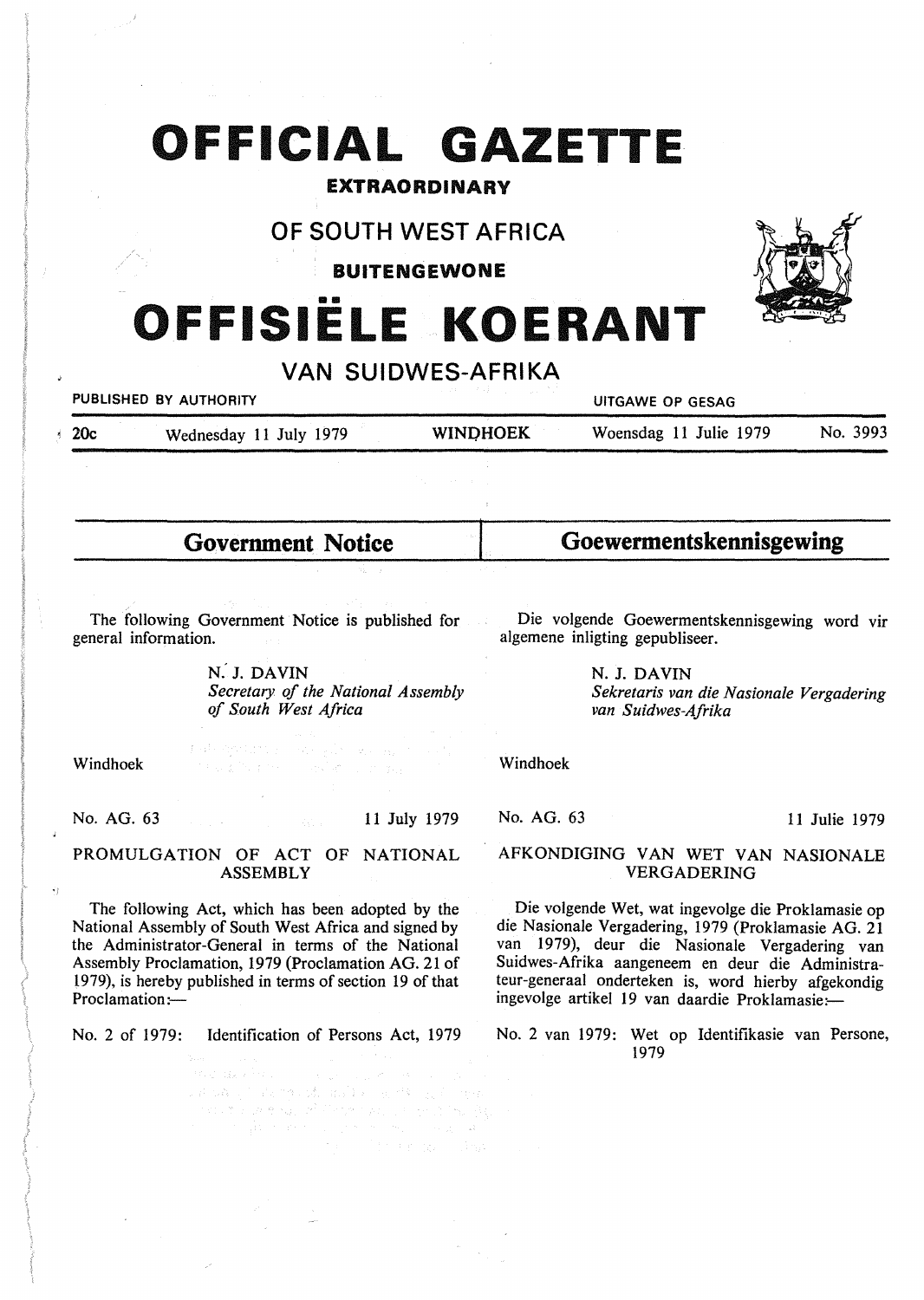*(English text signed by the Administrator-General on 9July 1979)* 

# **ACT**

**To provide for the identification of persons in the territory who are of or over the age of sixteen years and for matters connected therewith.** 

BE IT ENACTED by the National Assembly of South West Africa as follows  $-$ 

1. In this Act, unless the context otherwise indicates -

- (i) "identity document"
	- (a) in relation to any person born in or ordinarily resident in the territory, means an identity document issued under section 3;
	- (b) in relation to any other person not being a refugee, means any passport, reference book, certificate of citizenship or official document of identity issued by the government of the territory or country of which such other person is a citizen or in which he is ordinarily resident, or any document in the form determined by the registering officer and issued by any member of the security forces stating that he is satisfied that such other person is a *bona fide* visitor to the territory;
	- ( c) in relation to a refugee, means a permit issued under section 4; (iii)
- (ii) "member of the security forces", in so far as it relates to a member of the South African Defence Force, means any such member who is a commissioned officer or a non-commissioned officer; (iv)
- (iii) "prescribed" means prescribed by regulation; (ix)
- (iv) "refugee" means a refugee from any territory or country bordering on the territory; (viii)
- (v) "registering officer" means such holder of an office in the service of the State as the Administrator-General may from time to time designate by notice in the *Official Gazette* and shall include any person acting under a delegation from or under the control of such holder of an office; (v)

Definitions.

/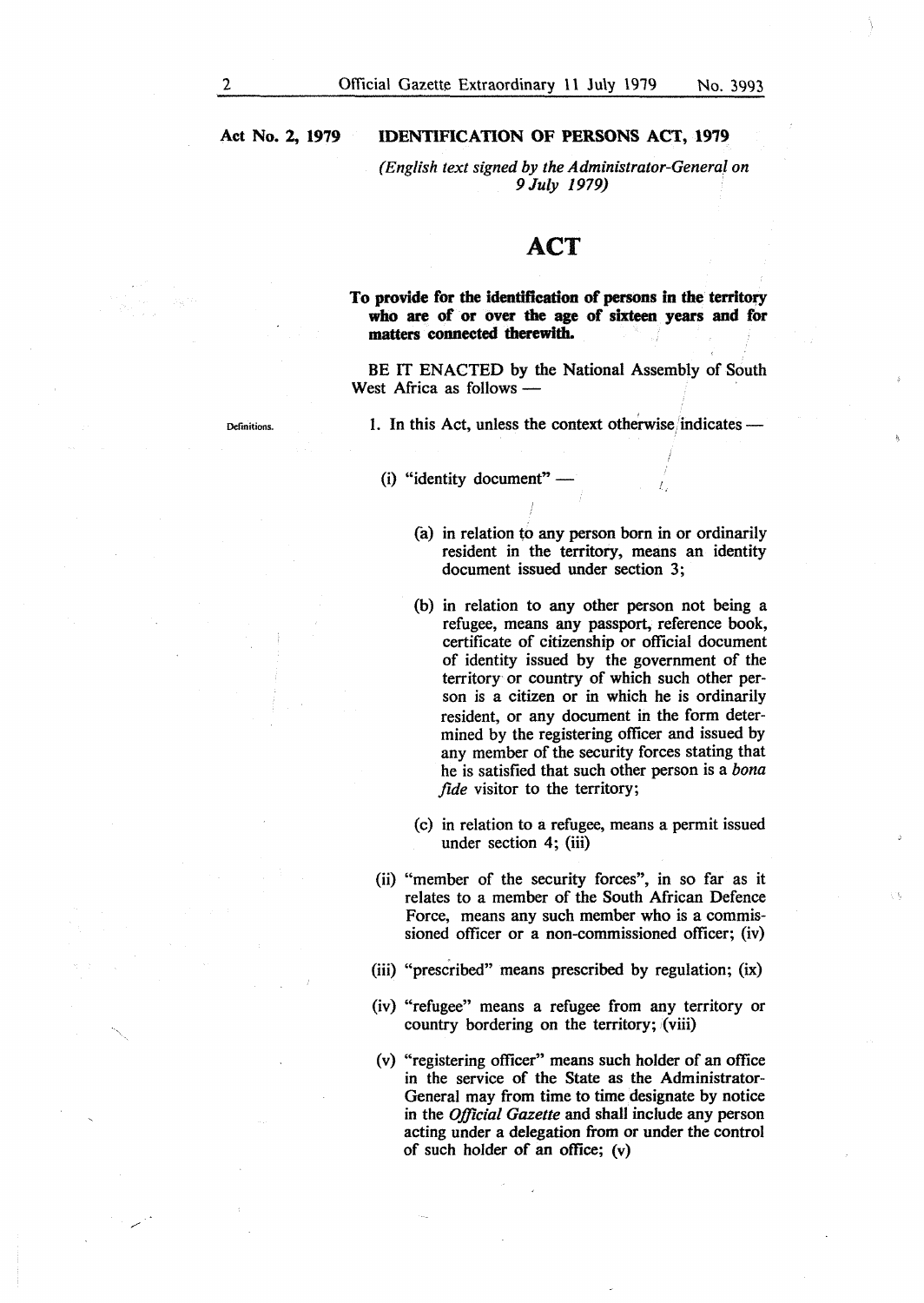*(Engelse teks deur die Administrateur-generaal onderteken op 9 Julie 1979)* 

# **WET**

**Om voorsiening te maak vir identifikasie van persone in die gebied wat sestien jaar of ouer is en vir aangeleenthede wat daarmee in verband staan.** 

DAAR WORD BEPAAL deur die Nasionale Vergadering van Suidwes-Afrika, soos volg -

1. In hierdie Wet, tensy uit die samehang anders blyk, woordomskrywings. beteken -

(i) "gebied" die gebied Suidwes-Afrika; (viii)

- (ii) "hierdie Wet" ook die regulasies; (ix)
- (iii) "identiteitsdokument" -
	- (a) met betrekking tot 'n persoon wat in die gebied gebore is of gewoonlik daarin woonagtig is, 'n identiteitsdokument kragtens artikel 3 uitgereik;
	- (b) met betrekking tot 'n ander persoon wat nie 'n vlugteling is nie, 'n paspoort, bewysboek, sertifikaat van burgerskap of amptelike identiteitsdokument wat uitgereik is deur die regering van die gebied of land waarvan daardie ander persoon 'n burger is of waarin by gewoonlik woonagtig is, of 'n dokument in die deur die registrasiebeampte bepaalde vorm uitgereik deur 'n lid van die veiligbeidsmagte wat verklaar dat by oortuig is dat daardie ander persoon 'n *bona fide* besoeker aan die gebied is;
	- (c) met betrekking tot 'n vlugteling, 'n permit kragtens artikel 4 uitgereik; (i)
- (iv) "lid van die veiligheidsmagte", vir sover dit op 'n lid van die Suid-Mrikaanse Weermag betrekking het, so 'n lid wat 'n offisier of 'n onder-offisier is; (ii)
- (v) "registrasiebeampte" die bekleder van 'n amp in diens van die Staat, wat die Administrateurgeneraal van tyd tot tyd by kennisgewing in die *Offisiiile Koerant* aanwys en ook 'n persoon wat op las van of onder die beheer van daardie bekleder van 'n amp optree; (v)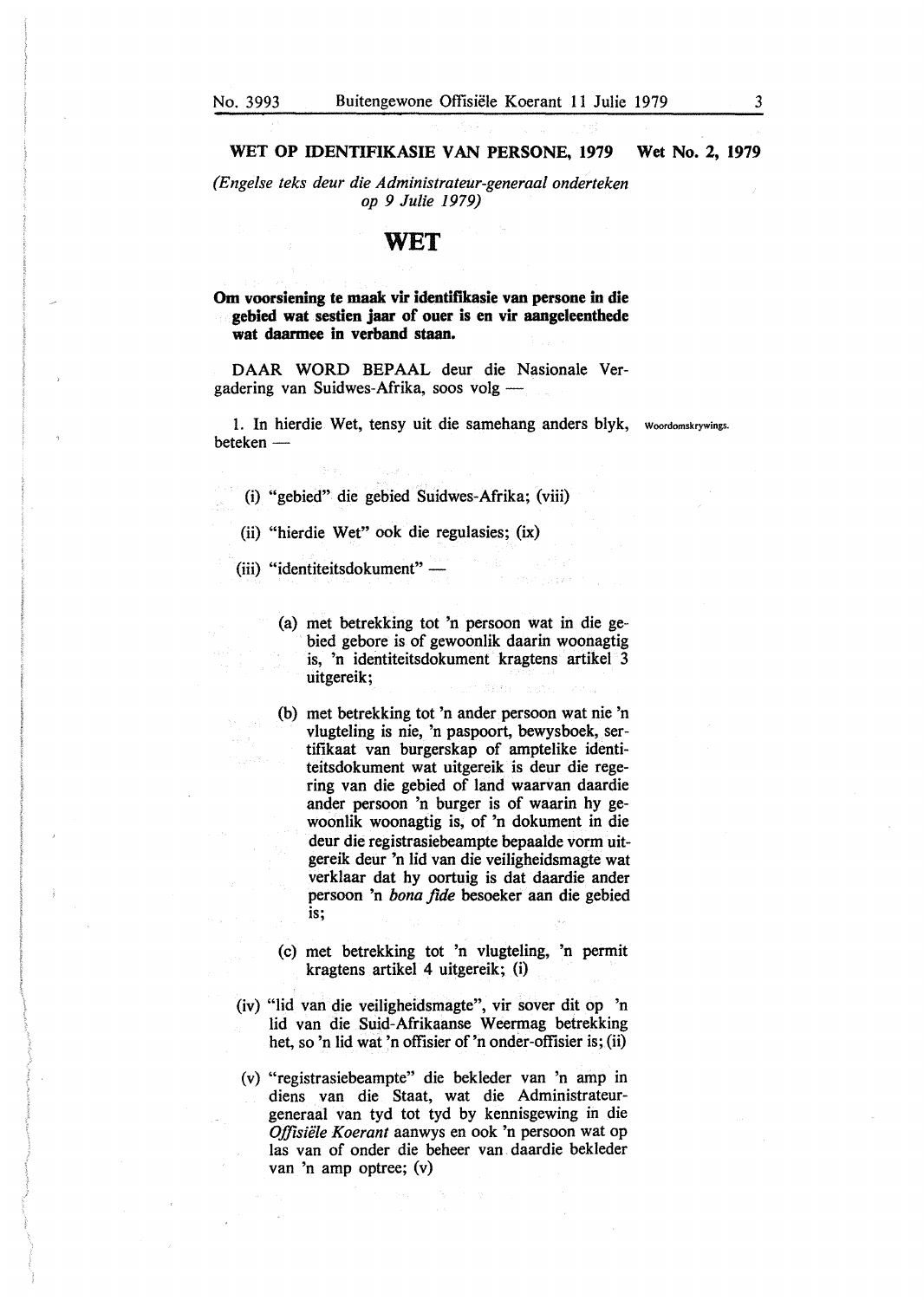- (vi) "regulation" means a regulation made under section  $8:$  (vi)
- (vii) "security forces" means the South African Police and the South African Defence Force and any such other body or force or category or group of persons as the Administrator-General may from time to time by proclamation in the *Official Gazette* declare to be a security force for the purposes of this Act; (vii)
- (viii) "territory" means the territory of South West Africa; (i)
- (ix) "this Act" includes the regulations. (ii)

2. (1) After a date to be fixed by the Administrator-General by proclamation in the *Official Gazette,* any person in the territory who is of or over the age of sixteen years, shall be in possession of an identity document and shall at the request of any member of the security forces produce such identity document within such reasonable time and to such person and at such place as such member may specify.

(2) Any person who fails to comply with any request under subsection (1) shall, until the contrary is proved, be deemed not to be in possession of an identity document and may be arrested without warrant by the member of the security forces making such request.

3. The registering officer shall on application in the prescribed form by any person born in or ordinarily resident in the territory, issue to such person an identity document in the prescribed form.

4. Whenever any member of the security forces is satisfied that any person is a refugee, he may subject to such terms, conditions, restrictions or directions, and for such period and in such form as the registering officer may direct, issue to such person a permit to be in the territory.

5. Any person to whom an identity document has been issued under this Act which contains any particulars which are incorrect or which by reason of any change of circumstances have become incorrect, or on which the photograph of such person has ceased to be a recognisable image of himself, shall, at the request of the registering officer in writing, surrender such identity document to the registering officer who shall issue a fresh identity document to such person.

6. (I) No person employed for the purposes of this Act and no person to whom an identity document is produced in terms of this Act or any other law, shall, subject to the provisions of subsection (2), publish or communicate to any other person, otherwise than for the purposes of this Act or any criminal proceedings or the performance of his functions in terms of any other law, any information acquired

Possession and production of identity documents.

Issue of identity documents to persons born in or ordinarily resident in the territory.

Issue of temporary permits to refugees.

Surrender of identity documents reflecting in correct particulars.

Particulars in applications and identity documents not to he published or communicated except in certain cases.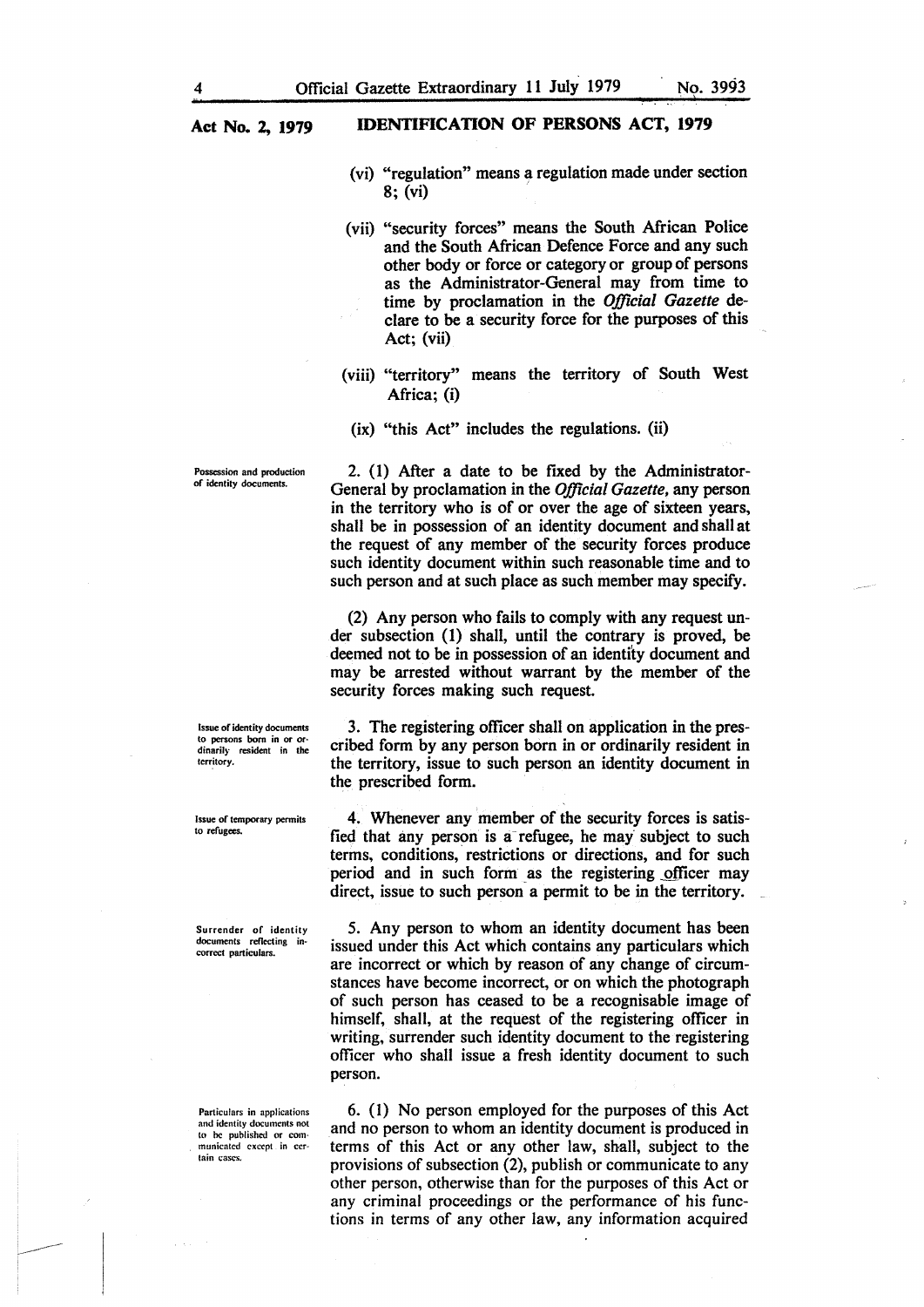*I Ir* 

## **WET OP IDENTIFIKASIE VAN PERSONE, 1979 Wet No. 2, 1979**

- (vi) "regulasie" 'n regulasie kragtens artikel 8 uitgevaardig; (vi)
- (vii) "veiligheidsmagte'' die Suid-Afrikaanse Polisie en die Suid-Afrikaanse Weennag en die een of ander liggaam of mag of kategorie of groep persone wat die Administrateur-generaal van tyd tot tyd as 'n veiligheidsmag by die toepassing van bierdie Wet by proklamasie in die *Offisiele Koerant* verklaar; (vii)
- (viii) "vlugteling" 'n vlugteling uit 'n gebied of land wat aan die gebied grens; (iv)
	- (ix) "voorgeskryf' by regulasie voorgeskryf. (iii)

2. (I) Na 'n deur die Administrateur-generaal by pro-**Besit en vertoning van**  klatnasie in die *Offisie'le Koerant* bepaalde datum, moet 'n persoon in die gebied wat sestien jaar of ouer is, 'n identiteitsdokument besit en moet by op versoek van 'n lid van die veiligheidsmagte daardie identiteitsdokument binne die redelike tyd en aan die persoon en op die plek vertoon wat daardie lid bepaal. identiteitsdokument

(2) 'n Persoon wat versuim om aan 'n versoek kragtens subartikel (1) te voldoen, word, totdat die teendeel bewys word, geag nie 'n identiteitsdokument te besit nie en kan deur die lid van die veiligheidsmagte wat die versoek doen, sonder lasbrief in hegtenis geneem word.

3. Op aansoek in die voorgeskrewe vorm deur 'n persoon Uitreiking van identiteits-Wat in die gebied gebore is of gewoonlik daarin woonagtig wat in die gebied gebore is is, reik die registrasiebeampte aan daardie persoon 'n identi- of gewoonlik daarin woonteitsdokument in die voorgeskrewe vorm uit.

4. Wanneer 'n lid van die veiligheidsmagte oortuig is dat Uitreik van tydelike per-'n persoon 'n vlugteling is, kan hy behoudens die bepalings, voorwaardes, beperkings of voorskrifte, en vir die tydperk en in die vorm wat die registrasiebeampte gelas, 'n permit om in die gebied te wees, aan daardie persoon uitreik.

5. 'n Persoon aan wie daar kragtens bierdie Wet 'n iden- Teruggawe van identiteits **for the broad and the b dual in the bull in the disk include the dokumente wat onjuiste be-**<br>titeitsdokument uitgereik is wat besonderhede bevat wat sonderhede aangee. onjuis is of wat omrede veranderde omstandighede onjuis geword bet, of waarop die foto van daardie persoon nie meer 'n herkenbare beeld van hom is nie, moet op skriftelike versoek van die registrasiebeampte, daardie identiteitsdokument teruggee aan die registrasiebeampte wat 'n nuwe identiteitsdokument aan daardie persoon moet uitreik.

6. (1) Geen persoon wat by die toepassing van hierdie Besonderhede in aansoeke Wet diens doen en geen persoon aan wie 'n identiteitsdoku- word nie, behalwe in sekere ment ingevolge hierdie Wet of 'n ander wet vertoon word, gevalle, bekend gemaak of mag, behoudens die bepalings van subartikel (2), inligting by die verrigting van sy werksaamhede kragtens hierdie Wet of 'n ander wet deur horn verkry, bekend \_maak of aan 'n ander persoon meedeel nie, behalwe vir doeleindes van bierdie Wet of strafregtelike stappe of die verrigting van sy

en identiteitsdokumente meegedeel nie.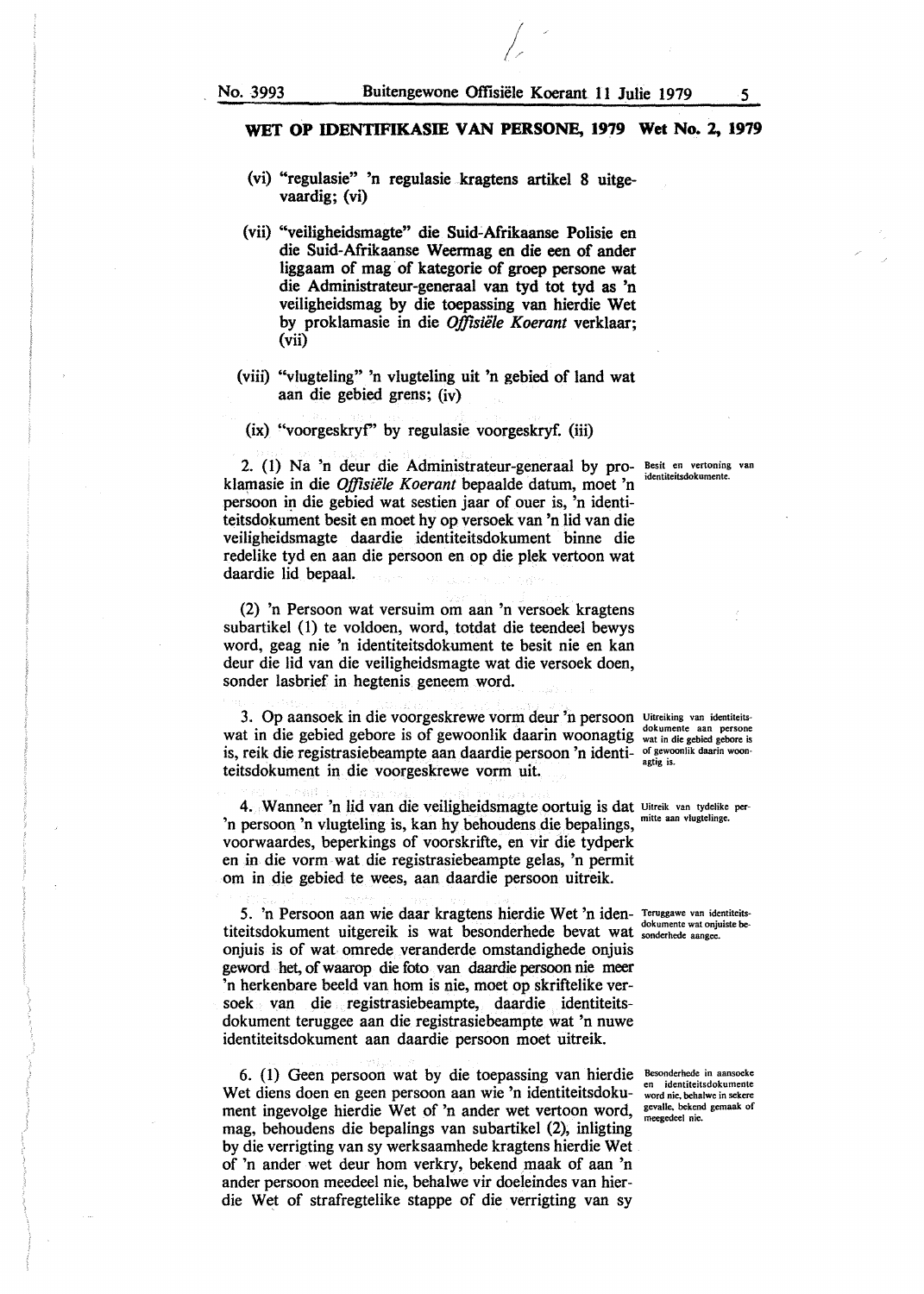by *him in the* performance of his functions under this Act or any other Jaw, and no person who comes into possession of such information which to his knowledge has been communicated to him in contravention of the provisions of this section, shall publish or communicate such information to any other person.

(2) The registering officer may, notwithstanding the provisions of subsection (1) -

(a) furnish any department of State, any authority established by or under any law or any statutory body, for any of the purposes of that department, authority or body, with any particulars which any person who has in terms of this Act applied for an identity document, has in his application furnished in relation to himself;

(b) on payment of the prescribed fee, if any ,furnish any person, upon written application by him, with any particulars as aforesaid, provided the registering officer is satisfied that it is in the interests of the person who furnished such particulars that such particulars be supplied.

 $\mathcal{L}$  $\overline{\phantom{a}}$ 

## 7. Any person who  $-$

- (a) forges or utters, knowing it to be forged, or makes any unauthorized alteration in any identity document; or
- (b) having come into possession of an identity document belonging to another person, represents it to be his own or fails to dispatch it or hand it over as soon as practicable to the person to whom it belongs or to the registering officer; or
- ( c) fails to comply with or performs any act contrary to the terms, conditions, restrictions or directions subject to which any permit contemplated in section 4 has been issued to him; or
- (d) for the purpose of obtaining, whether for himself or for any other person, any identity document or any information under this Act, makes any statement or representation knowing it to be false or not knowing or believing it to be true; or
- ( e) fails to comply with a request made under section *5;* or
- (t) contravenes or fails to comply with any provision of this Act,

shall be guilty of an offence and liable on conviction to a fine not exceeding five hundred rand or imprisonment for a period not exceeding six months or to both such fine and such imprisonment.

Offences and penalties.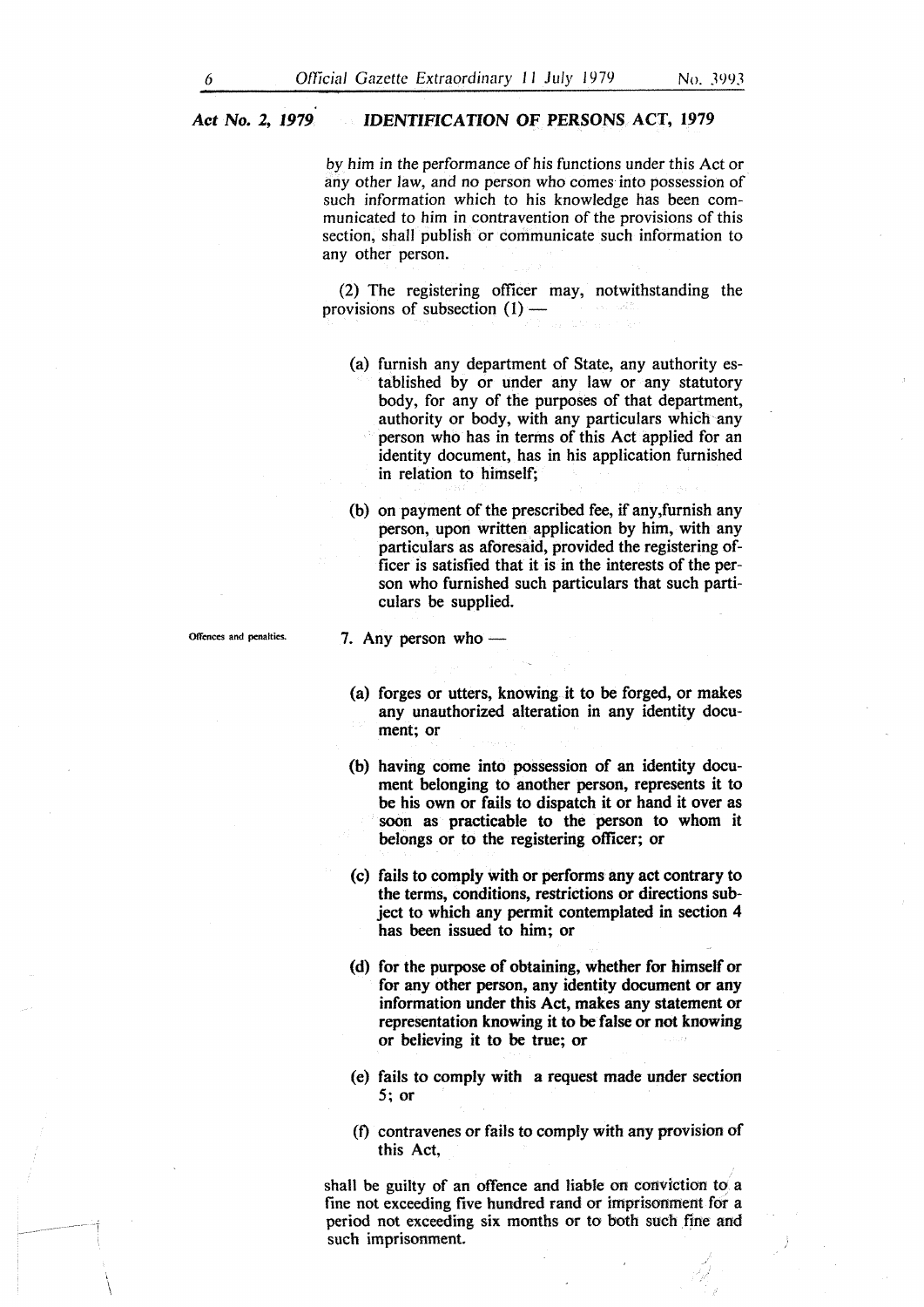werksaamhede ingevolge 'n ander wet, en geen persoon wat in besit van sodanige inligting kom wat na sy wete aan horn meegedeel is in stryd met die bepalings van hierdie artikel, mag 'daardie inligting bekend maak of aan 'n ander persoon meedeel nie.

(2) Die registrasiebeampte kan, ondanks die bepalings van subartikel  $(1)$  -

- (a) aan 'n Staatsdepartement, 'n by of kragtens wet ingestelde owerheid of 'n statutêre liggaam, vir die doeleindes van daardie departement, owerheid of liggaam, besonderhede verstrek wat 'n persoon wat ingevolge hierdie Wet om 'n identiteitsdokument aansoek gedoen het, in sy aansoek met betrekking tot homself verstrek bet;
- (b) by betaling van die voorgeskrewe gelde, as daar is, aan 'n persoon op skriftelike aansoek deur horn, die voormelde besonderhede verstrek, mits die registrasiebeampte oortuig is dat dit in belang van die persoon is wat die besonderhede verstrek bet, dat die besonderhede verstrek word.
- 7. 'n Persoon wat  $-$ 
	- (a) 'n identiteitsdokument vervals of uitgee, met die wete dat dit vervals is, of 'n ongemagtigde verandering daarin aanbring; of
- (b) nadat hy in besit gekom het van 'n identiteitsdokument wat aan 'n ander persoon behoort, voorgee dat dit sy eie is of versuim om dit so spoedig doenlik aan die persoon aan wie dit behoort of aan die registrasiebeampte te versend of te oorhandig; of
- (c) versuim om te voldoen aan of 'n handeling verrig in stryd met die bepalings, voorwaardes, beperkings of voorskrifte onderworpe waaraan 'n in artikel 4 beoogde permit aan horn uitgereik is; of
- ( d) ten einde 'n identiteitsdokument of inligting ingevolge hierdie Wet te verkry, hetsy vir homself of vir 'n ander persoon, 'n verklaring aflê of iets voorgee wat na sy wete vals is of sonder dat hy weet of glo dat dit waar is; of
- (e) versuim om aan 'n versoek te voldoen wat kragtens artikel 5 aan horn gerig is; of
- (f) 'n bepaling van hierdie Wet oortree of versuim om daaraan te voldoen,

is aan 'n misdryf skuldig en by skuldigbevinding stratbaar met 'n boete van hoogstens vythonderd rand of gevangenisstraf vir 'n tydperk van hoogstens ses maande of met sowel daardie, boete as daardie gevangenisstraf.

Misdrywe en strawwe.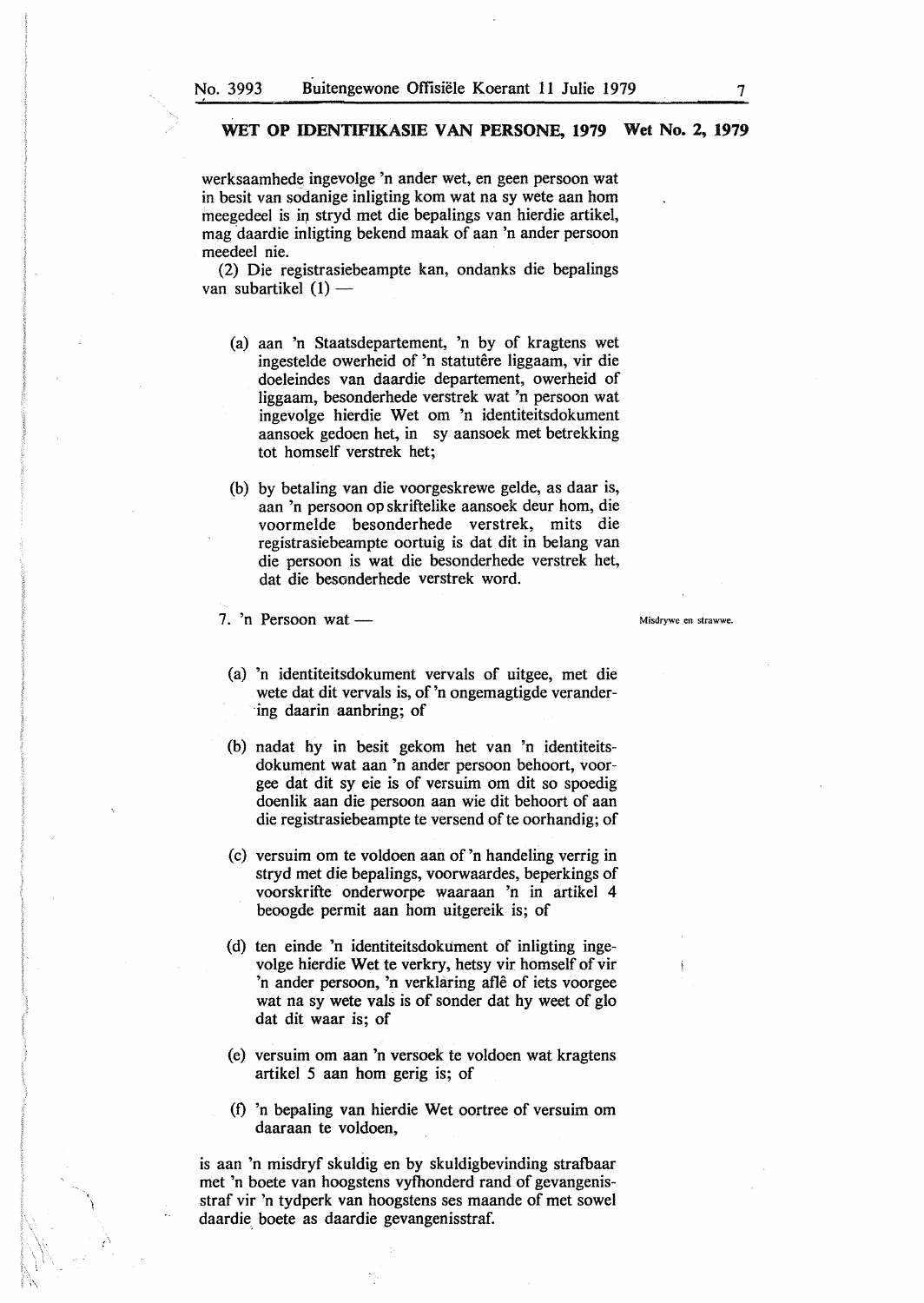Operation of Act in rela**tion to other laws.** 

 $\sim$  1  $^{\prime\prime}$ 

Regulations. 8. The Administrator-General may make regulations in relation to -

- (a) the form of application for identity documents;
- (b) the taking of such photographs as may be required by the registering officer for the purposes of identity documents;
- (c) the form and composition of identity documents;
- (d) the taking of such finger prints and obtaining of such signatures as may be required to be included in such documents;
- (e) the furnishing of proof that an application for an identity document has been made;
- (f) the manner of delivery of identity documents to applicants;
- (g) the issue of duplicate identity documents, the circumstances in which and the conditions subject to which such duplicates may be issued and the fees payable therefor;
- (h) the surrender and seizure of identity documents;
- (i) the period of validity of identity documents issued under section 3, and the issue of identity documents to replace identity documents which have lapsed;
- $(i)$  notification by the holder of an identity document issued under this Act, of any change of his ordinary place of residence or his postal address;
- (k) the issue of certificates of particulars contained in identity documents or in applications for identity documents, the purposes for which such certificates may be used and the evidential value of such certificates,

and generally, in relation to all matters which by this Act are required or permitted to be prescribed or which he may deem it necessary or expedient to prescribe in order that the purposes of this Act may be achieved.

9. (I) The provisions of this Act shall be in addition to and not in substitution for any other law relating to identity documents which applies in the territory.

(2) The possession by any person of an identity document issued under or in terms of any such other law shall not exempt such person from complying with any provision of this Act.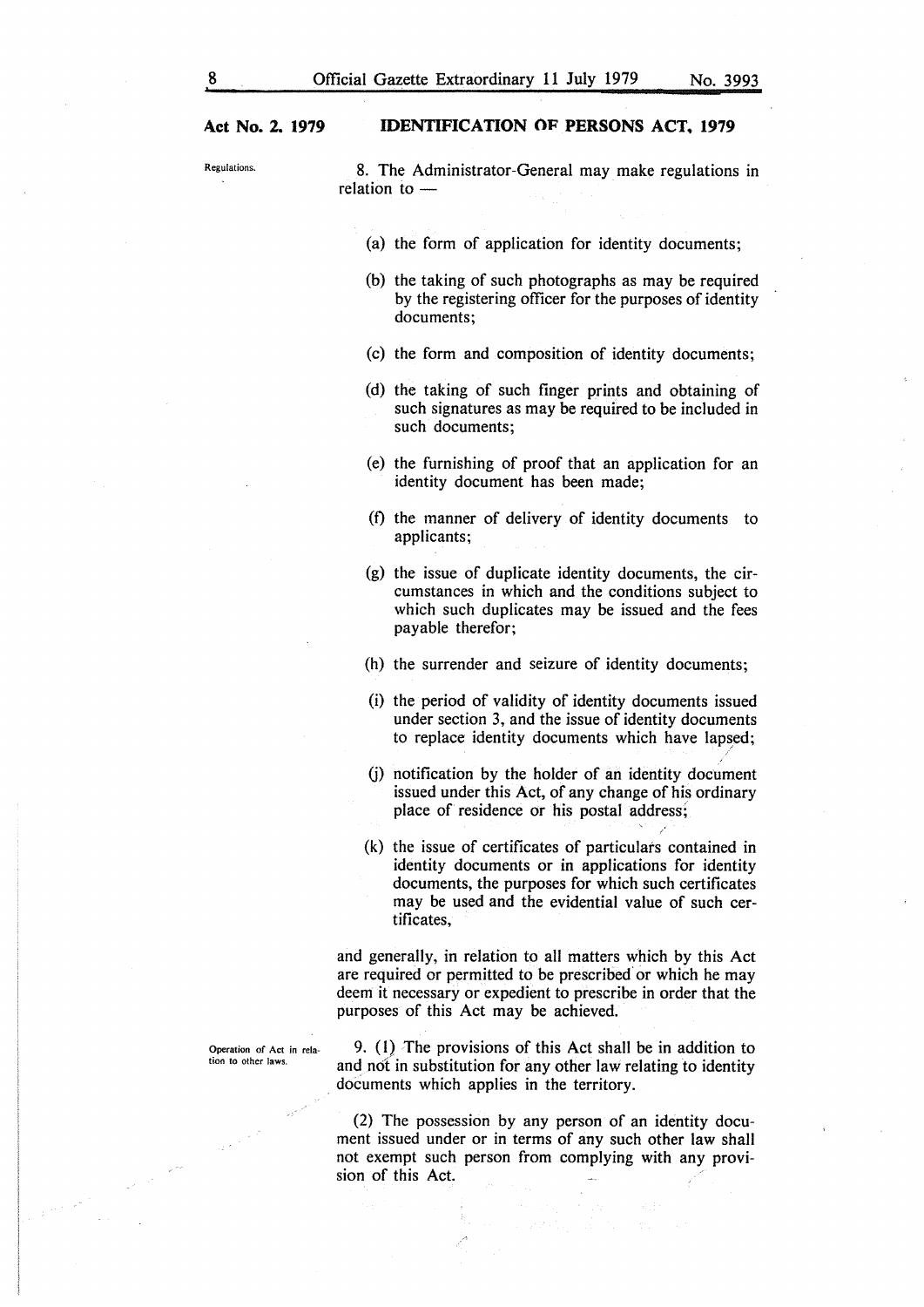8. Die Administrateur-generaal kan regulasies uitvaar- Regulasies. dig met betrekking tot  $-$ 

- (a) die vorm van aansoek om identiteitsdokumente;
- (b) die neem van die fotos wat deur die registrasiebeampte benodig word vir doeleindes van identiteitsdokumente;
- (c) die vorm en samestelling van identiteitsdokumente;
- ( d) die neem van vingeraf drukke en die verkryging van handtekeninge wat vir insluiting by bedoelde dokumente benodig word;
- (e) die verskaffing van bewys dat 'n aansoek om 'n identiteitsdokument gedoen is;
- (f) die wyse van lewering van identiteitsdokumente aan applikante;
- (g) die uitreiking van duplikaatidentiteitsdokumente, die omstandighede waaronder en die voorwaardes onderworpe waaraan die duplikaatidentiteitsdokumente uitgereik kan word en die gelde daarvoor betaalbaar;
- (h) die teruggee van en beslaglegging op identiteitsdokumente;
- (i) die geldigheidsduur van identiteitsdokumente wat kragtens artikel 3 uitgereik is, en die uitreiking van identiteitsdokumente ter veryanging van identiteitsdokumente wat verval het;
- G) kennisgewing van verandering van sy gewone verblyfplek of sy posadres deur die houer van 'n identiteitsdokument wat kragtens hierdie Wet uitgereik is;
- (k) die uitreiking van sertifikate met besonderhede vervat in identiteitsdokumente of in aansoeke om identiteitsdokumente, die doeleindes waarvoor daardie sertifikate gebruik kan word en die bewyswaarde daarvan,

en in die algemeen, met betrekking tot alle aangeleenthede wat by hierdie Wet voorgeskryf moet of kan word of wat hy nodig of dienstig ag om voor te skryf ten einde die oogmerke van hierdie Wet te bereik.

9. (1) Die bepalings van hierdie Wet is benewens en nie ter vervanging van enige ander wet met betrekking tot identiteitsdokumente wat in die gebied van toepassing is nie.

Werking van Wet met betrekking tot ander wette.

(2) Die' besit deur 'n persoon van 'n identiteitsdokument kragtens of ingevolge so 'n ander wet uitgereik., onthef daardie persoon nie van nakoming van 'n bepaling van hierdie Wet nie.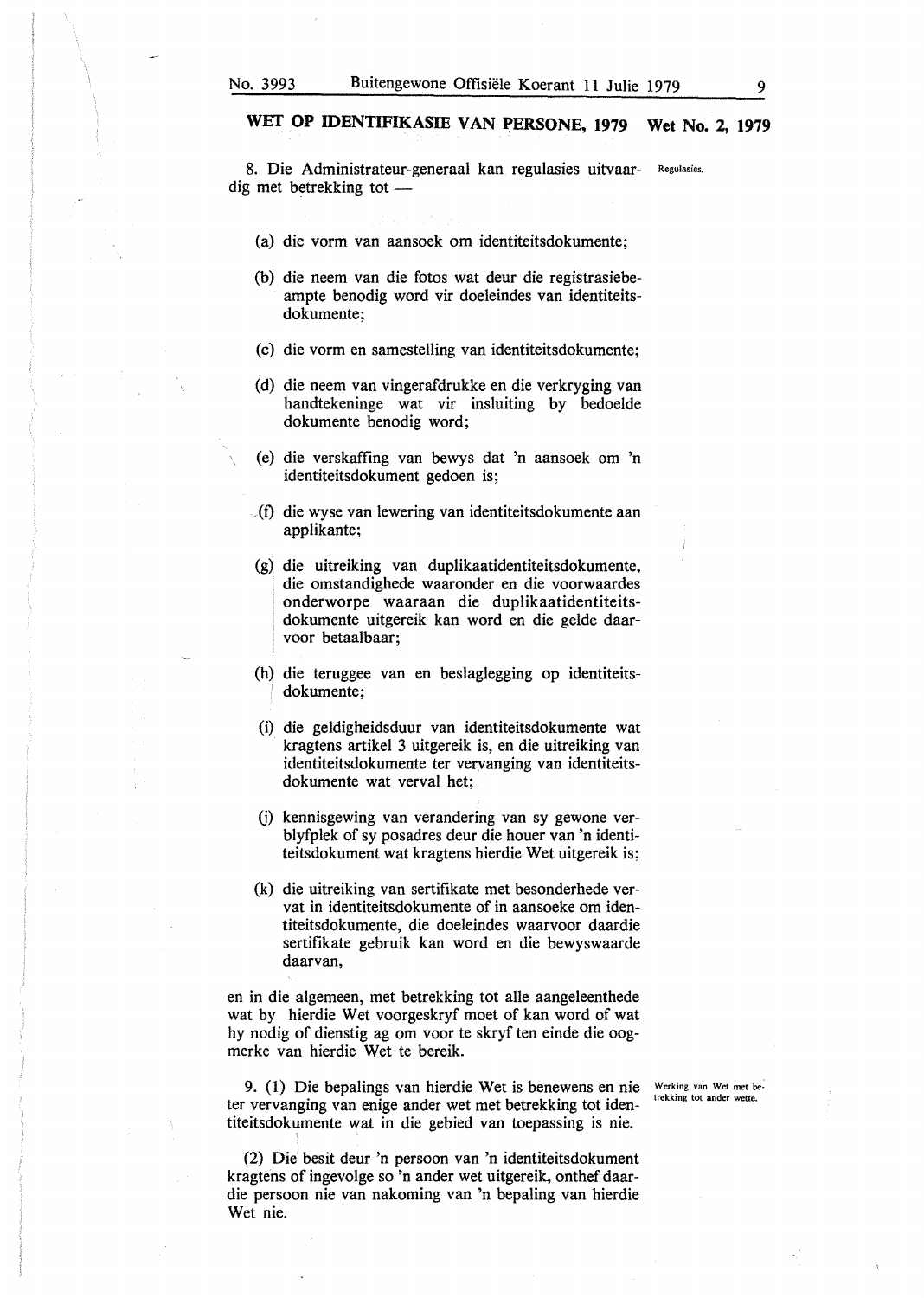Saving.

 $\frac{1}{2}$ 

10. A member of the security forces, being a member of the South African Defence Force, shall exercise his powers under this Act only in a security district as defined in the Security Districts Proclamation, 1977 (Proclamation AG. 9 of 1977).

Short title and commencement.

11. This Act shall be called the Identification of Persons Act, 1979, and shall come into operation on a date to be determined by the Administrator-General by proclamation in the *Official Gazette.* 

Y

Ÿ